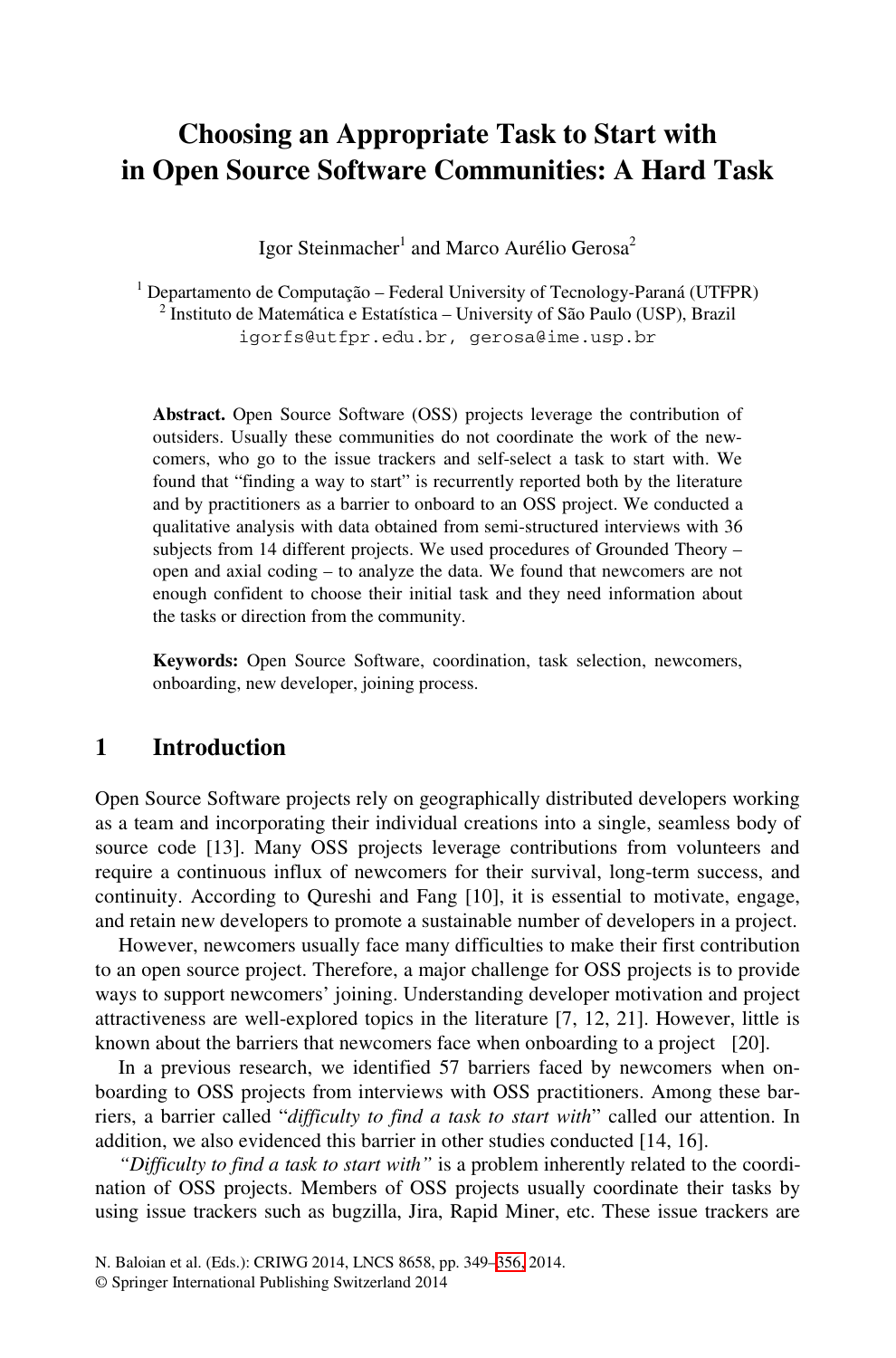systems where any user or developer is free to report, discuss, and choose a task to work on. When newcomers want to contribute, they usually access the issue tracker to choose a bug or a feature request that they can (or want to) handle. However, as reported by a newcomer "*it is a bit frustrating trying to find something I could do or fix.*"

Thus, in this paper, we focus on this barrier, aiming at better understanding it. To achieve this, we analyzed data from interviews conducted with 36 OSS practitioners from 14 different projects. We started our investigation aiming at answering a broad question ("What are the barriers that hinder newcomers' onboarding to OSS projects?") and, as the barrier called our attention, we focused on it by analyzing the existing data and conducting another round of interviews. We did a qualitative analysis based on procedures of grounded theory. The analysis resulted in a model containing 14 concepts that help explaining the barrier.

## **2 Related Work**

Newcomers' onboarding is an issue faced in many online communities. Many studies in the literature deal with newcomers joining process in collective production communities, including studies on online communities [1, 4] and on OSS projects [3, 6, 15, 19].

Von Krogh et al. [6] analyzed interviews with developers, emails, source code repository, and documents and proposed a joining script for developers who want to take part in the project. Nakakoji et al. [8] studied four OSS projects to analyze the evolution of their communities. They presented eight possible roles for the community members and structured them into a model composed of concentric layers, like the layers of an onion, later called the onion patch.

Some researchers tried to understand the barriers that influence the retention of newcomers. Zhou and Mockus [22] worked on identifying the newcomers who are more likely to remain in the project in order to offer active support for them to become long-term contributors. Jensen et al. [5] analyzed if the emails sent by newcomers are quickly answered, if gender and nationality influence the kind of answer received, and if the reception of newcomers is different in users and developers lists. Steinmacher et al. [15] studied how reception influences the retention of newcomers in an OSS project. Park and Jensen [9] show that visualization tools support the first steps of newcomers in an OSS project, helping them to find information more quickly.

Finding the appropriate task is usually classified as a problem because new developers have difficulty to find bugs or features that are of interest, that match their skill sets, are not duplicates, and are important for their future community [19]. Von Krogh et al. [6] found that members of the community encouraged the new participants to find their first tasks themselves. Park and Jensen [9] reported that "*... subjects expressed a need for information specific to newcomers, for instance,… what to contribute to…*"

Regarding support to deal with tasks,  $\ddot{C}$  ubranic et al. [2] presented a tool that recommend source code, emails messages, and bug reports to support newcomers. Wang and Sarma [19] presented a tool to enable newcomers to identify similar bugs through synonym-based search. These tools can help newcomers by increasing their knowledge about the tasks and their complexity.

From the literature analysis, we could observe that, from the communities perspective, newcomers should be able to find the most appropriate task themselves, as reported by von Krogh [6]. However, other researches argue that the projects should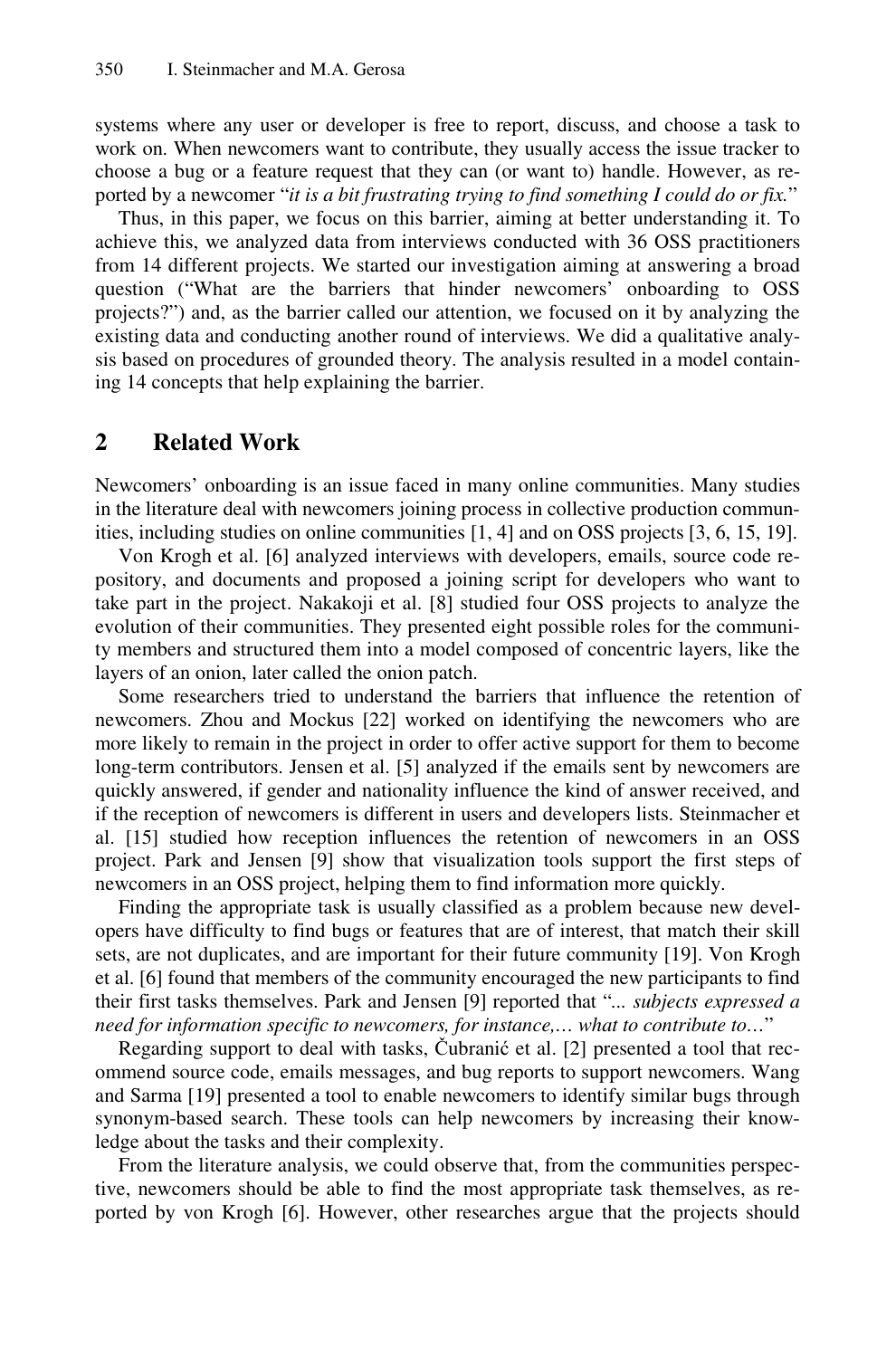give special attention to this issue and support the newcomers finding their tasks. The goal of this work is to understand this problem from both perspectives, to enable researchers and community to focus on creating strategies to support newcomers to OSS projects.

#### **3 Research Method**

We conducted a qualitative research to understand the difficulties to find an appropriated task and proposed a set of strategies to alleviate the problems caused by this barrier. Qualitative research produces results that cannot be achieved through statistical procedures or similar methods [17]. The results of this kind of approach are richer and more informative, helping to answer questions involving variables that are difficult to quantify, such as human characteristics like motivation and perception [11].

We used semi-structured interviews as data collection method. The participants were recruited primarily through mailing list and forums from 15 different projects and from weblogs postings. We also invited newcomers and project owners directly, identifying them in project pages and by mining and following projects' mailing lists and issue trackers.

We interviewed 36 OSS developers from 14 different projects, including 11 experienced members, 16 newcomers that succeeded, 6 dropout newcomers, and 3 newcomers that were still trying to place their first contributions. Some information about their profile is presented in Table 1. The interviews were conducted using textual based chat tools, like Google Talk. We chose this mean once the participants are used to this kind of tool for their professional and personal activities. Each interview was conducted individually and the data was logged in a local computer. Interviews began with a short and general explanation of the research, followed by some questions to profile the interviewees regarding their technical experience and main occupation.

The first step of the study consisted in a first round of interviews (*It1* in the last column of Table 1) to answer a broad question ("What are the barriers that hinder newcomers' onboarding to OSS projects?"). The interviews of this step focused on identifying the barriers from newcomers and experienced members' perspective. During the analysis of these interviews, we needed to clarify some doubts to better understand some information and conducted few other interviews with some participants (represented as *It2* in the last column of Table 1).

We qualitatively analyzed the data using procedures of Grounded Theory (GT) [17], which is based in three coding steps: open coding, when concepts are identified and their properties and dimensions are discovered in the data; axial coding, when connections between the codes are identified and grouped according to their properties to represent categories; and selective coding, when the core category is identified and described. Although the purpose of the GT method is the construction of substantive theories, its use does not necessarily restricted only to researches with this goal. According to Strauss and Corbin [17], the researcher may use only some of its procedures to meet one's research goals.

During open coding, we assigned codes to sentences, paragraphs, or revisions. This procedure overlapped the axial coding, in which connections between the categories were identified. In practice, open and axial coding were executed several times to refine the emerging codes and categories.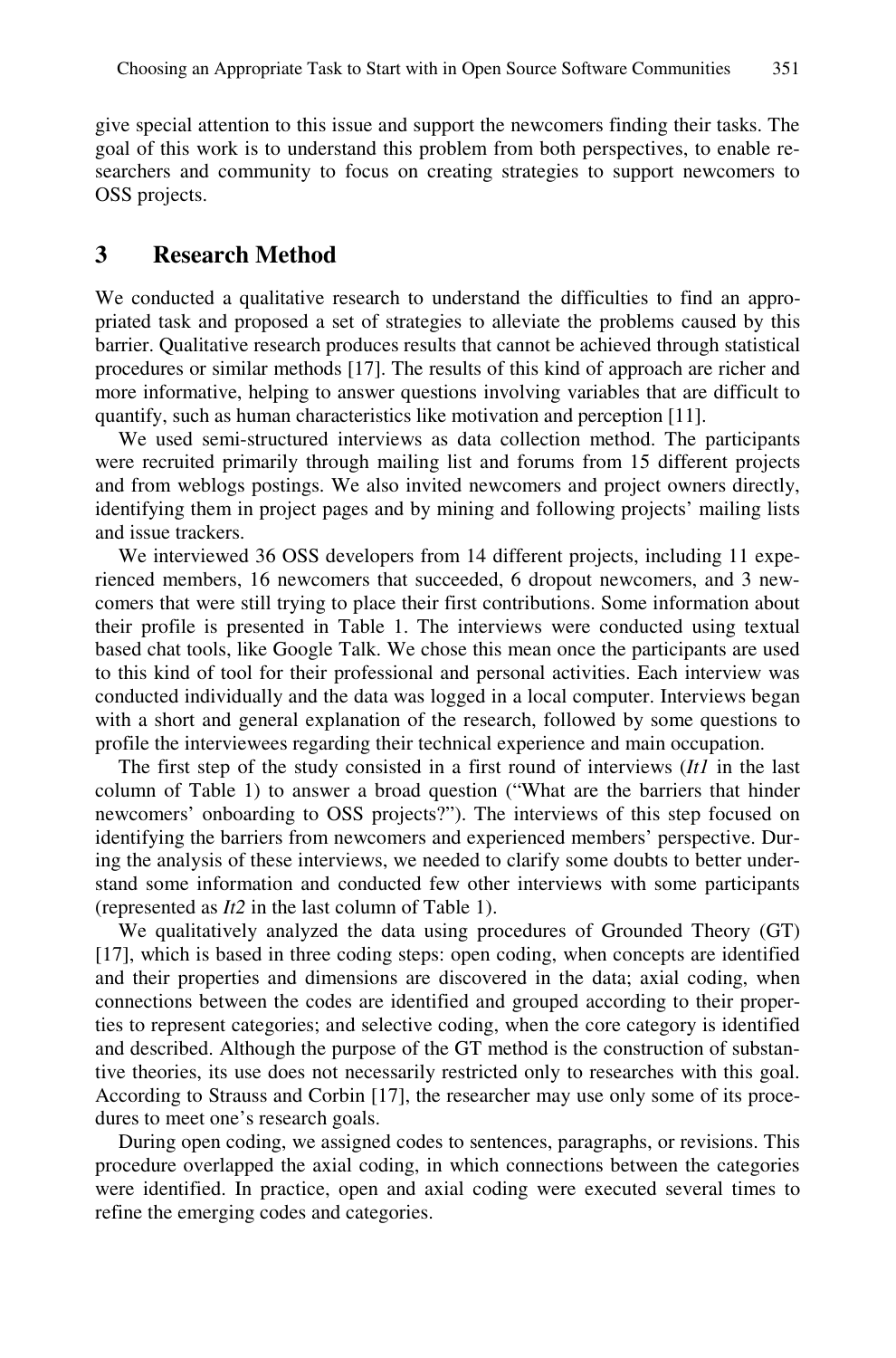|                 | Time spent in OSS per | <b>First Project?</b> | Profile    | Country       | Years in       | <b>Data Collection</b> |
|-----------------|-----------------------|-----------------------|------------|---------------|----------------|------------------------|
|                 | week                  |                       |            |               | the project    |                        |
| <b>P1</b>       | less than 5 hours     | N                     | member     | France        | 8              | 1                      |
| P <sub>2</sub>  | from 5 to 10 hours    | Υ                     | member     | Germany       | 3              | $\mathbf{11}$          |
| P <sub>3</sub>  | from 10 to 20 hours   | N                     | member     | Germany       | $\overline{3}$ | 11, 12                 |
| P <sub>4</sub>  | from 5 to 10 hours    | N                     | member     | Canada        | 10             | $\mathbf{11}$          |
| <b>P5</b>       | from 5 to 10 hours    | $\mathsf{N}$          | member     | Germany       | 15             | 11, 13                 |
| <b>P6</b>       | more than 20 hours    | N                     | member     | Hungary       | 10             | 11, 12                 |
| <b>P7</b>       | more than 20 hours    | $\mathsf{N}$          | member     | Australia     | 5              | 1                      |
| P <sub>8</sub>  | more than 20 hours    | N                     | member     | Brazil        | 5              | $\vert$ 1              |
| P <sub>9</sub>  | more than 20 hours    | $\mathsf{N}$          | member     | Turkey        | $\overline{8}$ | 11.13                  |
| P <sub>10</sub> | from 5 to 10 hours    | N                     | member     | Brazil        | 15             | $ 1\rangle$            |
| P11             | less than 5 hours     | N                     | member     | <b>Brazil</b> | $\overline{7}$ | 1                      |
| P12             | less than 5 hours     | Y                     | newcomer   | Germany       | $\Omega$       | 11, 13                 |
| P <sub>13</sub> | less than 5 hours     | Y                     | newcomer   | <b>Brazil</b> | $\Omega$       | 1                      |
| P14             | from 5 to 10 hours    | Y                     | newcomer   | India         | $\mathbf{1}$   | $\mathsf{I}1$          |
| P15             | from 5 to 10 hours    | Y                     | newcomer   | India         | $\mathbf{0}$   | 1                      |
| P16             | less than 5 hours     | Y                     | newcomer   | Germany       | 0              | $\mathbf{11}$          |
| P17             | less than 5 hours     | N                     | newcomer   | <b>USA</b>    | $\Omega$       | 11, 12                 |
| P18             | less than 5 hours     | Υ                     | newcomer   | <b>USA</b>    | 0              | $\mathbf{11}$          |
| P19             | more than 20 hours    | Y                     | newcomer   | Greece        | $\mathbf{0}$   | 1                      |
| P20             | less than 5 hours     | Υ                     | newcomer   | <b>Brazil</b> | 0              | $\mathbf{11}$          |
| P21             | less than 5 hours     | Y                     | newcomer   | <b>Brazil</b> | $\Omega$       | 11, 12                 |
| P22             | less than 5 hours     | Υ                     | newcomer   | <b>Brazil</b> | 0              | 1                      |
| P23             | N/I                   | N                     | newcomer   | <b>UK</b>     | L.             | 11                     |
| P24             | from 10 to 20 hours   | N                     | newcomer   | <b>Brazil</b> | $\mathbf{1}$   | 11, 12, 13             |
| P <sub>25</sub> | from 5 to 10 hours    | Y                     | newcomer   | <b>Brazil</b> | $\overline{1}$ | $\mathbf{11}$          |
| P26             | N/I                   | Y                     | newcomer   | France        | $\Omega$       | $\mathsf{I}1$          |
| P27             | from 5 to 10 hours    | $\mathsf{N}$          | newcomer   | Germany       | $\mathbf{0}$   | 1                      |
| P28             | from 5 to 10 hours    | N                     | dropout    | <b>USA</b>    | 0              | 1                      |
| P29             | less than 5 hours     | Y                     | dropout    | India         | $\Omega$       | 1                      |
| P30             | less than 5 hours     | N                     | dropout    | Germany       | 0              | 1                      |
| P31             | less than 5 hours     | Y                     | dropout    | <b>Brazil</b> | $\mathbf{0}$   | 1                      |
| P32             | less than 5 hours     | Y                     | dropout    | India         | 0              | 1                      |
| P33             | less than 5 hours     | Y                     | dropout    | India         | $\Omega$       | $ 1\rangle$            |
| P34             | less than 5 hours     | N                     | onboarding | China         | 0              | $\vert$ 1              |
| <b>P35</b>      | from 10 to 20 hours   | Y                     | onboarding | India         | $\mathbf{0}$   | 11.12                  |
| P36             | less than 5 hours     | Υ                     | onboarding | Greece        | $\Omega$       | 11, 13                 |

**Table 1.** Data Collection Summary

During the analysis of the first set of interviews, we were able to identify 57 different barriers, grouped in six categories, some of them split in subcategories. As our work progressed, we decided to focus on a recurrent and specific category of barriers highlighted in the interviews: *find a way to start*. More specifically, we were interested in better understanding the barrier called *difficulty finding a task to start with*, once the barrier was recurrently evidenced, appearing in 9 interviews. To investigate this specific barrier, we conducted an in-depth analysis of the existing data, and conducted another iteration of interviews with five participants (*It3* in the last column of Table 1). The results of this analysis are presented in the following section.

# **4 Difficulty to Find a Task to Start With**

Our analysis resulted in the emergence of concepts that enabled us to better understand this barrier. These concepts represent a more detailed view on the reasons why newcomers understand the choosing of an appropriate task as a barrier to onboard to the project. The resulting model comprising the concepts and relationships among them is presented as a network in Fig. 1.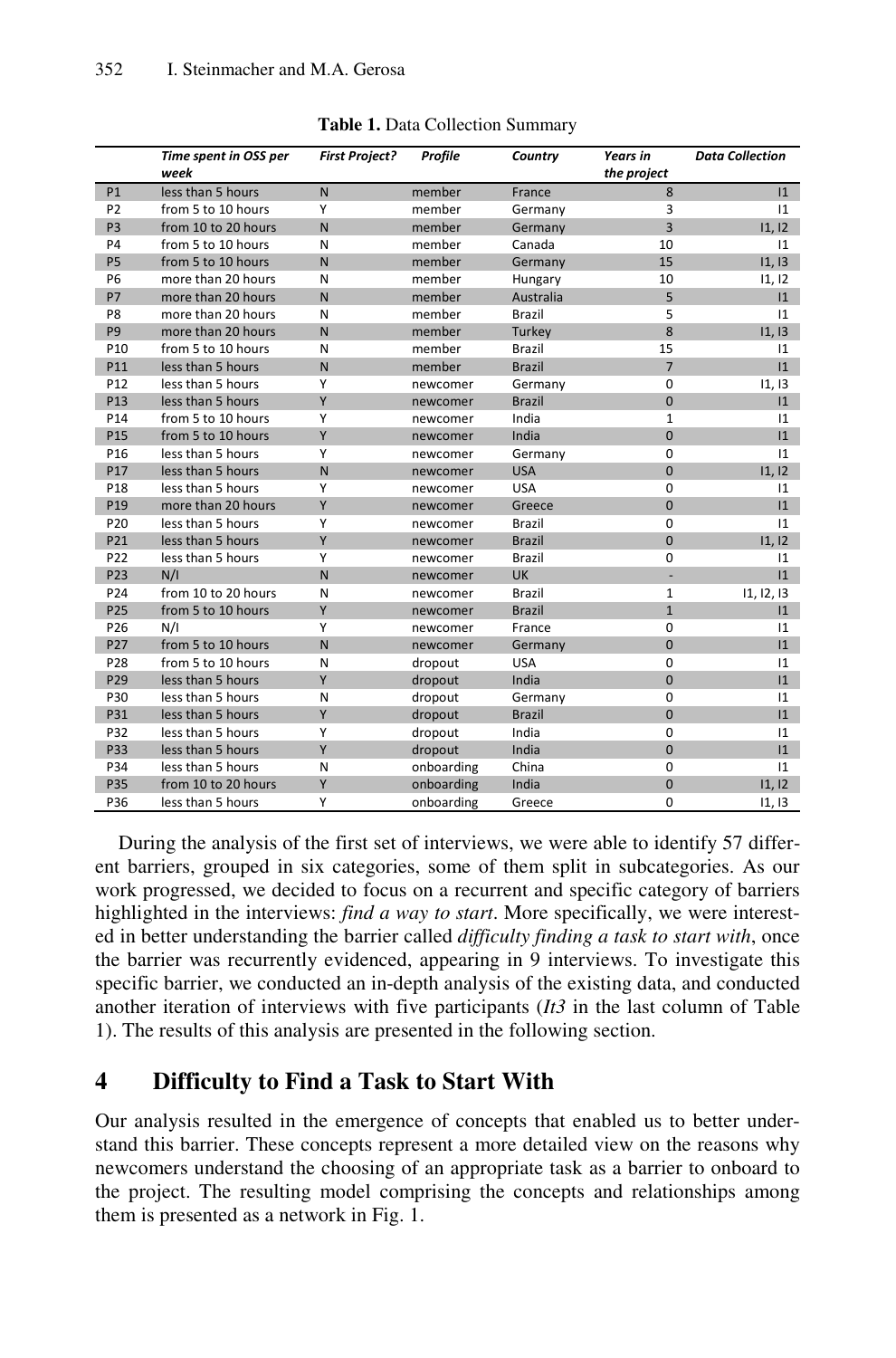

**Fig. 1.** Result of the qualitative analysis represented as a network

The phenomenon we were trying to understand in this case was the "Difficulty to choose/find their tasks." Five issues emerged as part of the barrier under investigation, and three problems that are consequences of this barrier.

Some developers reported the **lack of direction at the beginning** as part of the explanation why it is difficult to find a task to work on. We found that some newcomers expect that someone indicate them what are the tasks they should start with. To explain this, one of them reported: *"We feel more secure when someone is guiding us. I think this is related to the experience with large projects and Open Source… Less experienced developers always stand on the back foot."*

As it is possible to observe in the previous quote, this issue is related to the **lack of confidence** that newcomers have when choosing a task. The newcomer said, "*I really didn't know which one to pick, which one I was 'authorized' to pick... whether they are important*." It shows he was not sure about what he could do, what would be enough and important. Another newcomer told us a case of a close friend that tried to join the project: "*A college colleague gave up… He did not find a task that he felt confidence to try.*" This occurs because newcomers, even when they are aware they can choose a task, they are not sure about what are easy or not, and what they can touch: "*it is frustrating, there is a bunch of issues, but I don't have the proper knowledge to judge what exactly I can touch…*"

On the other side, experienced members reported that **newcomers do not know how to reduce the scope**. However, none of them put it as a newcomer's fault. One said: "*sometimes they want to contribute but don't know how to reduce the scope when starting*." Another practitioner [P6] reported: *"the task chosen [by the newcomer] makes some sense, but is huge, and the newbie thinks she'll be able to implement it in a few days."* The same participant reported the association among the inability of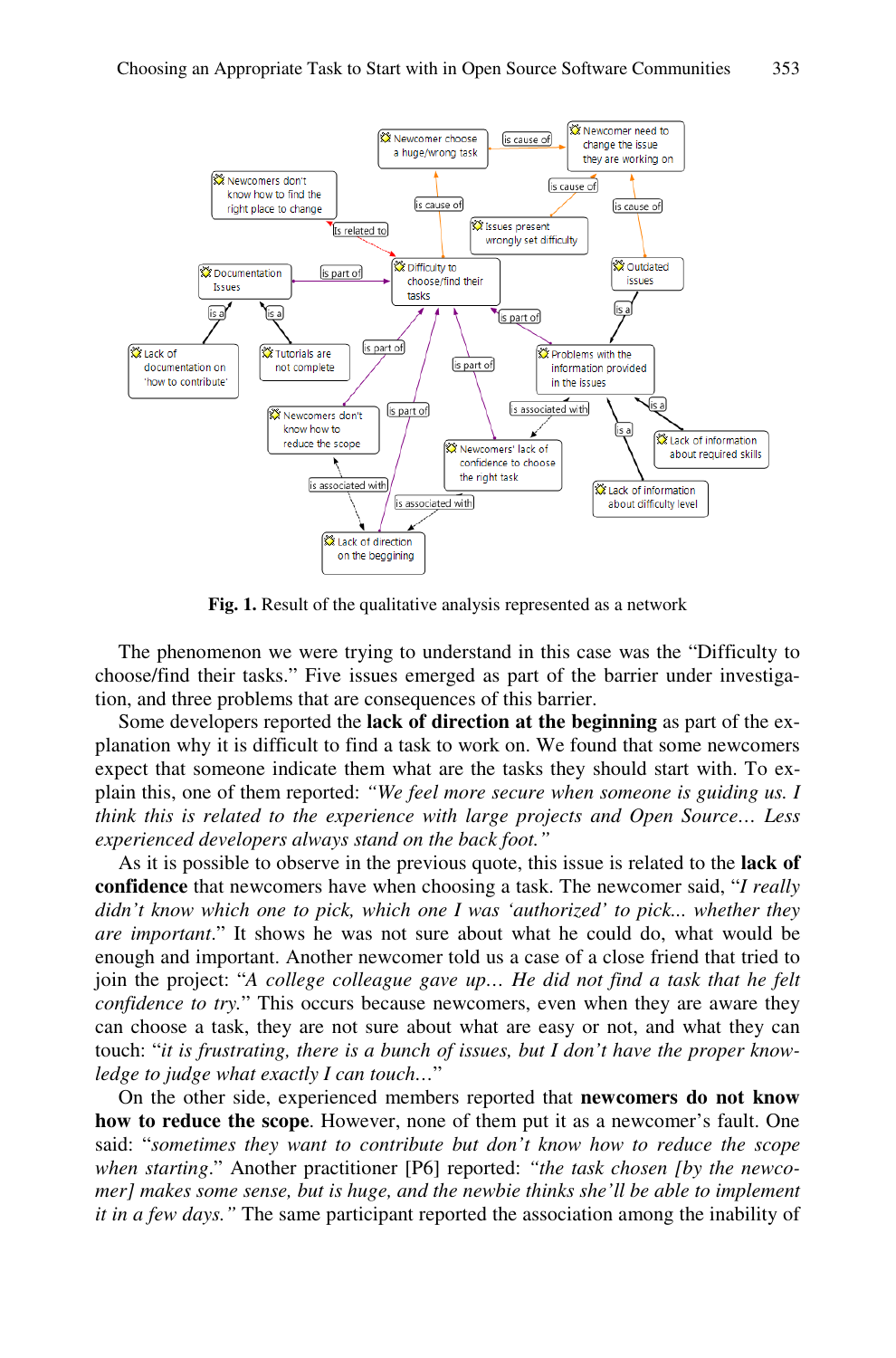reducing the scope and lack of direction when asked if he had seen some case in which a newcomer gave up without finishing assignment task: "*When they choose a task that is reasonably sized, just we don't give the necessary help.*"

Some interviewees also mentioned **documentation issues** as part of the difficulty to find a task to work on. We could identify two related issues from the interviews: **lack of documentation on how to contribute** and **incomplete/outdated tutorials.**  These issues were mainly reported by newcomers that recently joined a project. One of them summarized the first one when he said that "*there is no good guide for starter*" [P34]. Two other newcomers, who were onboarding to the project when we conducted the interviews, reported a hard time with the incomplete tutorials. One of them reported: *"A proper up-to-date guide with tutorials would have really helped. As in when I began, I was totally new to open source, but the tutorials skipped over certain instructions and I had no idea what I was doing wrong." [P33]*

**Problems with the information provided in the issues** were recurrently reported by newcomers and experienced members. We could clearly distinguish three types of issues: **outdated issues**; **lack of information about required skills**; and **lack of information about difficulty level.** An experienced member [P9] reported that the lack of information frustrated him when he was trying to contribute to a project: *"the issues that I can contribute were not clearly defined so it was my job as a newcomer to find out how to contribute there were no easy or junior bugs as in some projects."* However, defining a task or issue as good for newcomers is sometimes not enough. A newcomer also evidenced that the skills needed to accomplish that task need to be clear: *"the issues should indicate the area of knowledge, like C++, build, shell script" [P12].*

In addition to the issues that helped us understanding the difficulties newcomers face to find an appropriate task, we also evidenced other issues caused by this barrier. We found that, due to these difficulties, **newcomers choose a wrong/huge task**, as per this quote from an experienced member: "*most of them [newcomers] do not know how to start... what can they do first and can choose the wrong task*" [P20]. A newcomer that is contributing for one year to an OSS project reported this problem and accredited the problem to a mistake when the issue was classified as easy: *"Sometimes, I tried to work on a task that was classified as easy hacks and it was too complex that only experienced members could find the solution… the developers who registered these easy hacks, sometimes made mistakes when classifying the difficulty" [P24]*

Another newcomer reported his difficulties finding a task. The coordination mechanism used by the project failed to support his choice. He reported that he had to change tasks twice, but for different reasons: *"when I finally did have something to do, it basically completely changed two times … one task was too hard and the other was a feature that was already implemented, but the task was not updated" [P19]*

When searching for an issue to work on, newcomers want to be aware of some details about the issues; mainly they want to know whether they will be able or not to handle the task. This links this kind of problem with the **lack of confidence to choose a task**. The way they do this is looking at the issue tracker, aiming at coordinating their contribution with the community. Therefore, newcomers need up-to-date information to support their decision, to make it easier and clearer for them to be aware of what they can do, what they are able to do, and where they can look for support. The main point now is to identify potential strategies to improve this coordination mechanism in a way the newcomers can feel more comfortable in choosing their first task.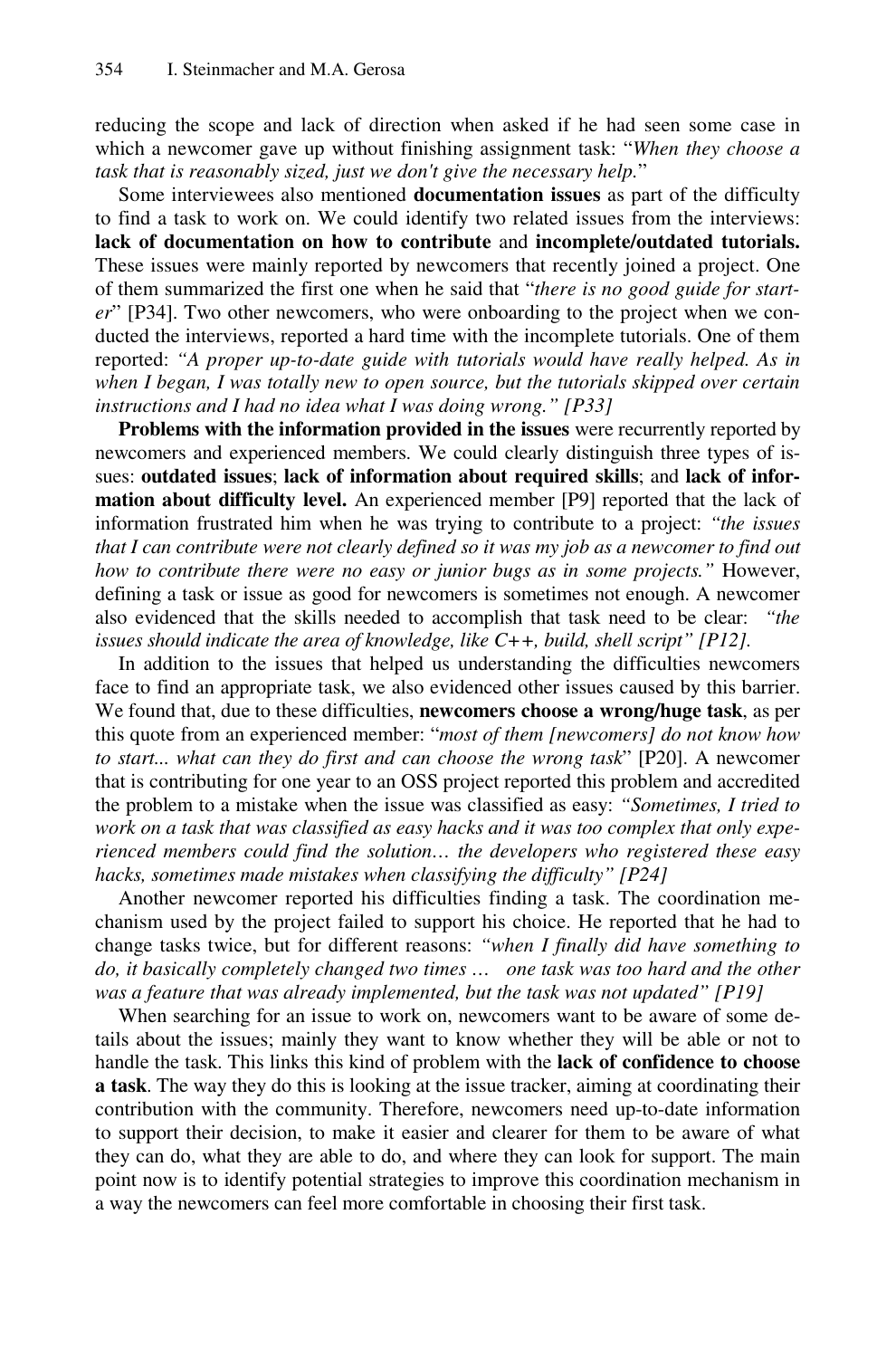# **5 Threats to Validity**

We are aware that each project has its singularities, that the OSS universe is huge, so, the level of support and the barriers can differ according to the project or the ecosystem. Our strategy to consider different projects and different profiles of developers aimed to mitigate this limitation, identifying recurrent barriers from multiple perspectives.

There is also a threat related to the sampling method of the interviews. We sent out invitations to specific development lists and directly to newcomers and project core members, what could introduce some bias.

Another threat to the validity of the results is the subjectivity of the data classification. We used Grounded Theory procedures to mitigate this threat, given that GT requires the entire analysis to be grounded on the data collected. Additionally, the analysis process was discussed along with two other researchers, to encourage a better validation of the interpretations through mutual agreement.

### **6 Conclusions**

Although this study focused on OSS communities, better supporting newcomers is an important issue in many other communities. Many virtual communities count on volunteer contributions. These volunteers can easily leave, since they have no formal relationship with these communities [1]. Moreover, the impoverished awareness information, lack of trust, and the relatively weak interpersonal ties between members in many online groups make it more problematic to attract and retain people than in face-to-face groups [18]. Therefore, studying newcomers and the problems faced by them in virtual communities is a contemporary problem that still needs to be further investigated.

In this paper, we qualitatively analyzed data collected from newcomers, dropouts, and members of OSS projects, aiming at understanding the barriers faced by newcomers to OSS projects. The results of the analysis helped us understanding the "difficulty to find a task to start with" faced by newcomers. It was possible to evidence some of the actual issues that explain this barrier. Lack of confidence to choose a task appeared as a relevant concept in our analysis. Newcomers need the project to provide enough information about the tasks to support their decision about which task is more suitable for them.

The next step of this research encompasses finding suitable solutions and conducting experiments to assess the effectiveness of them in supporting newcomers onboarding to OSS projects.

### **References**

- [1] Choi, B., Alexander, K., Kraut, R.E., Levine, J.M.: Socialization Tactics in Wikipedia and Their Effects. In: Proceedings of the 2010 ACM Conference on Computer Supported Cooperative Work, pp. 107–116 (2010)
- [2] Cubranic, D., Murphy, G.C., Singer, J., Booth, K.S.: Hipikat: a project memory for software development. IEEE Transactions on Software Engineering 31(6), 446–465 (2005)
- [3] Ducheneaut, N.: Socialization in an Open Source Software Community: A Socio-Technical Analysis. Computer Supported Cooperative Work (CSCW) 14(4), 323–368 (2005)